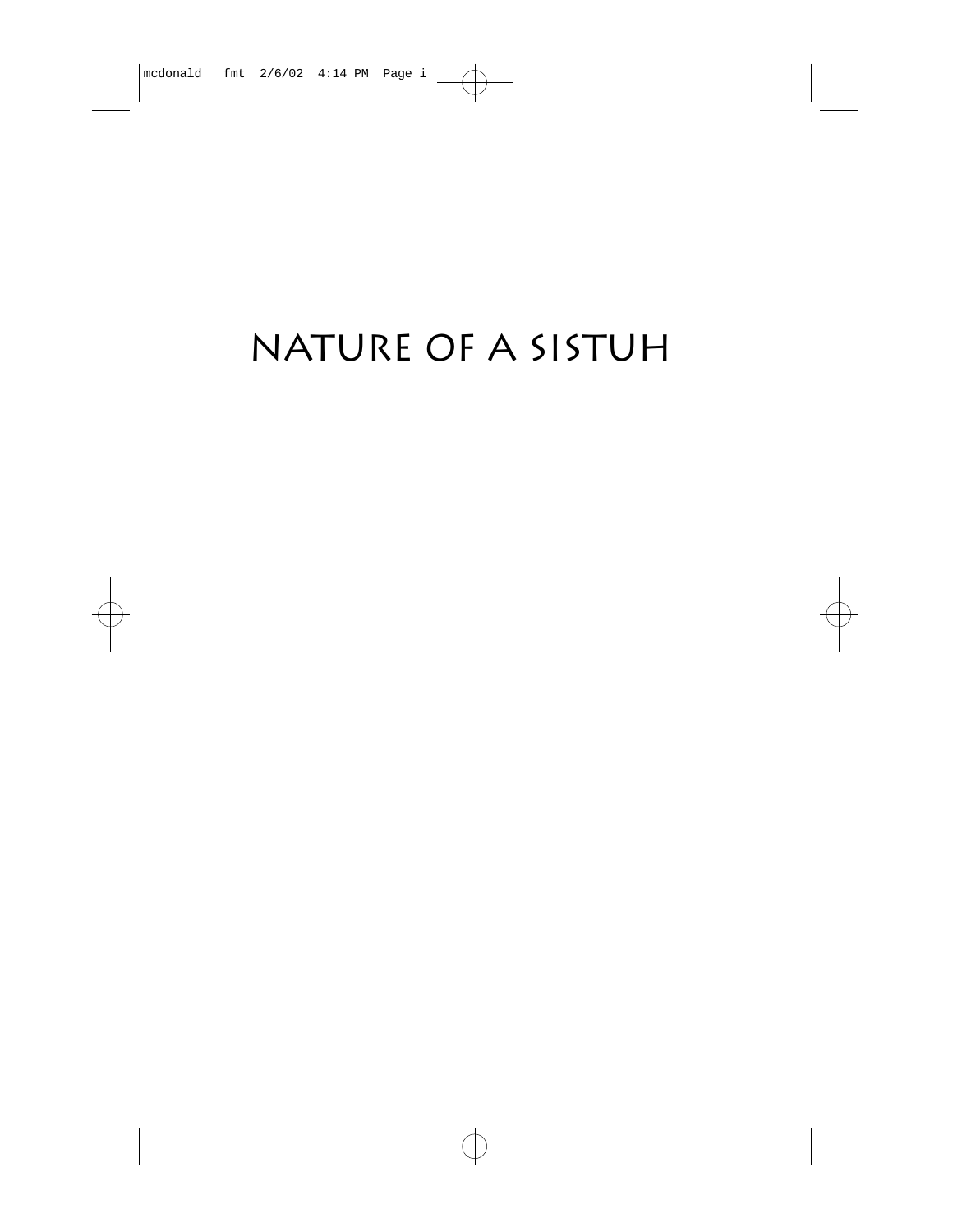$\sqrt{\text{modonald}}$  fmt 2/6/02 4:14 PM Page ii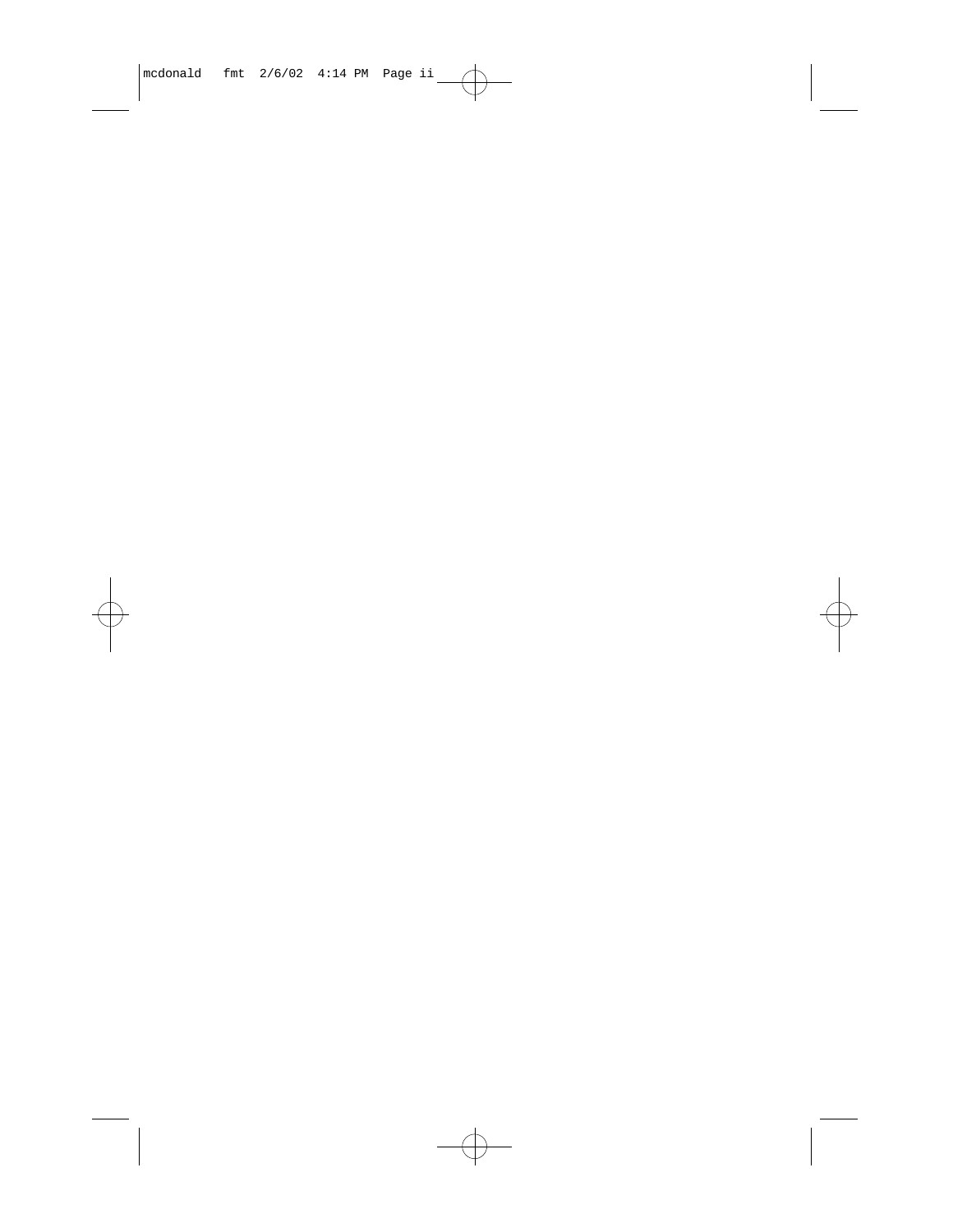# NATURE OF A SISTUH

# Black women's Lived experiences in contemporary culture

Edited by Trevy McDonald and T. Ford-Ahmed

> Carolina Academic Press Durham, North Carolina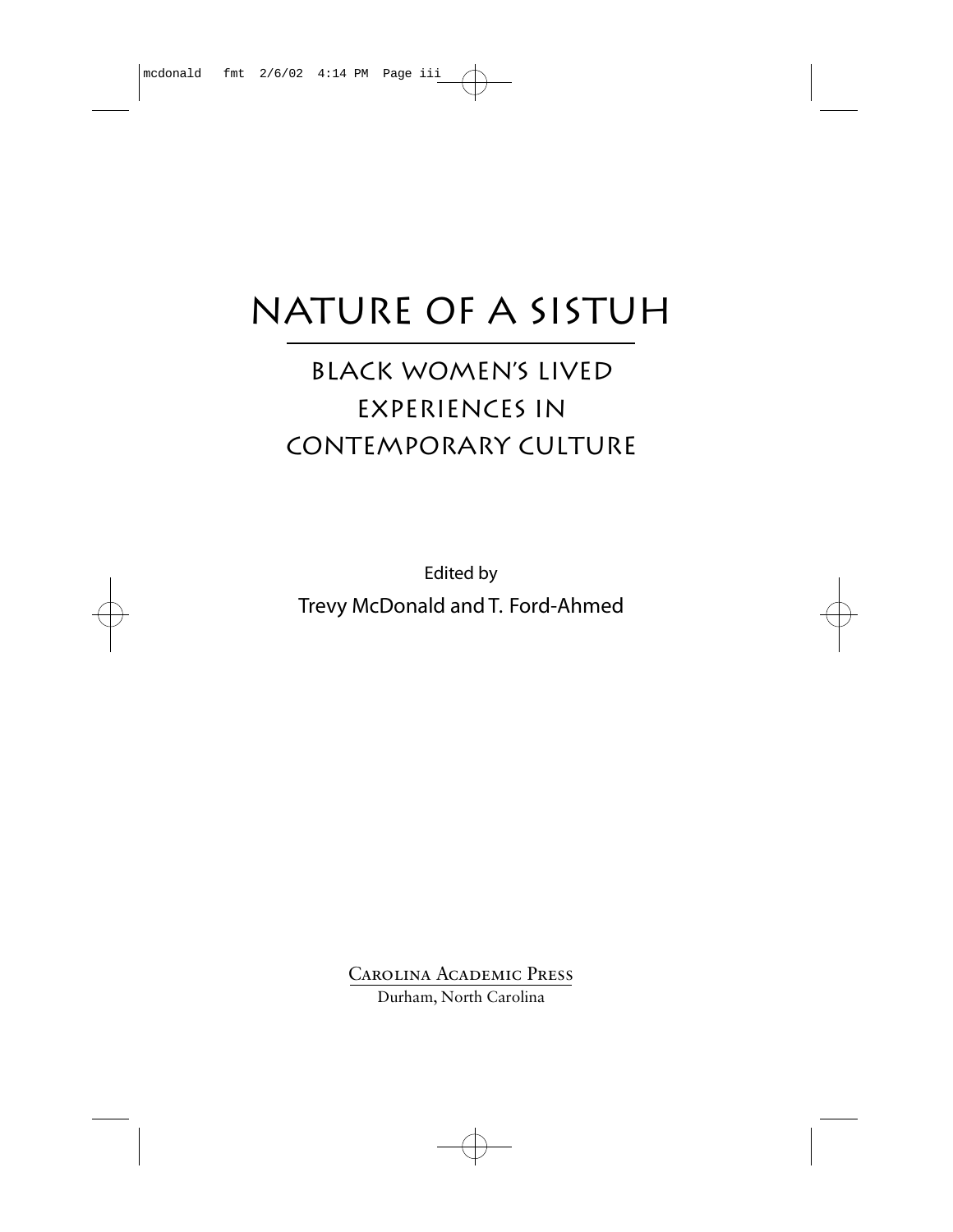mcdonald fmt 2/6/02 4:14 PM Page iv

### Copyright © 1999 by Trevy McDonald and T. Ford-Ahmed All Rights Reserved

ISBN 0-89089-859-6 LCCN 98-88954

Carolina Academic Press 700 Kent Street Durham, North Carolina 27701 Telephone (919) 489-7486 Fax (919) 493-5668 www.cap-press.com

Printed in the United States of America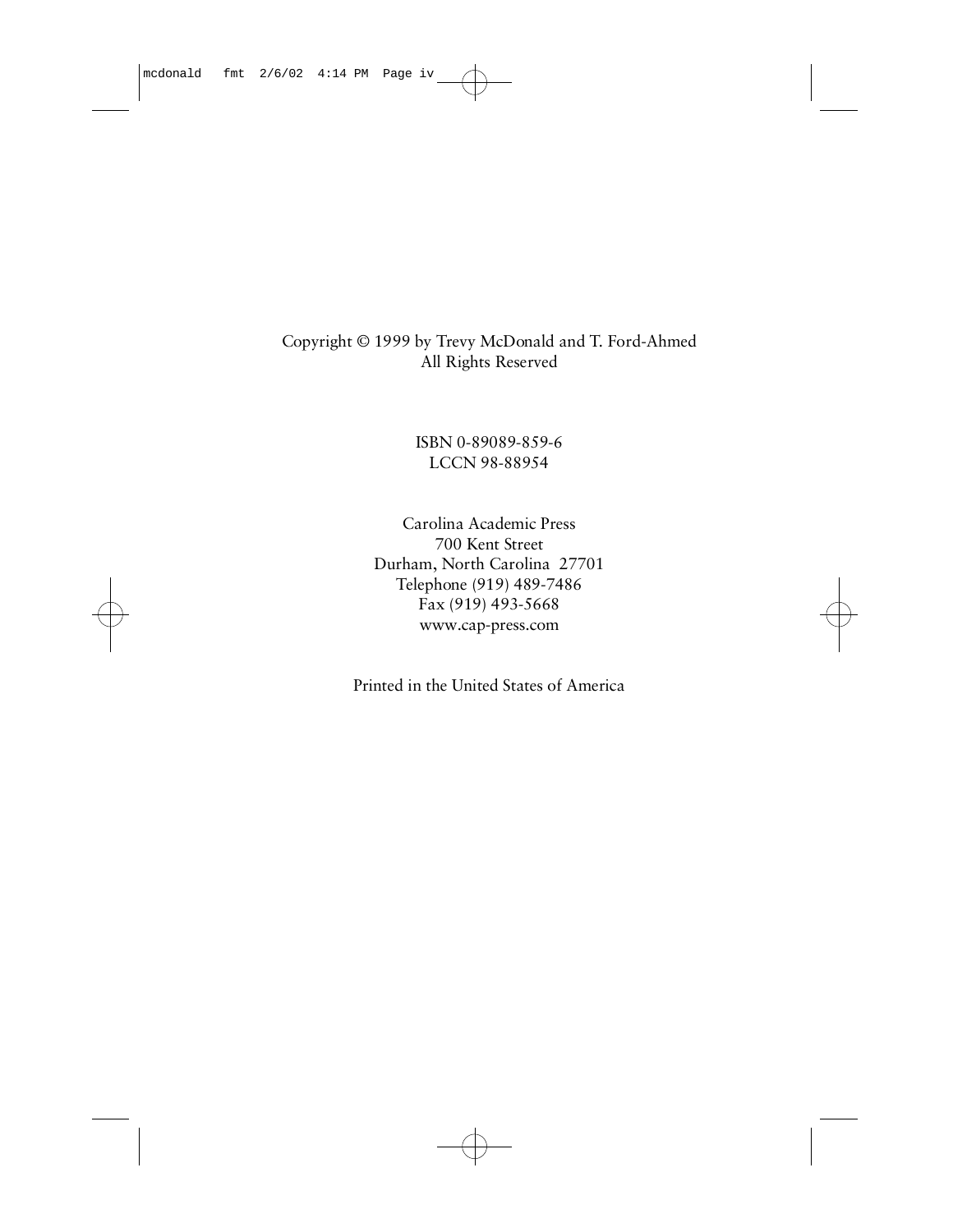*In Loving Memory of*

*F l o rence Elizabeth Jackson Ford and our other foremothers who paved the way*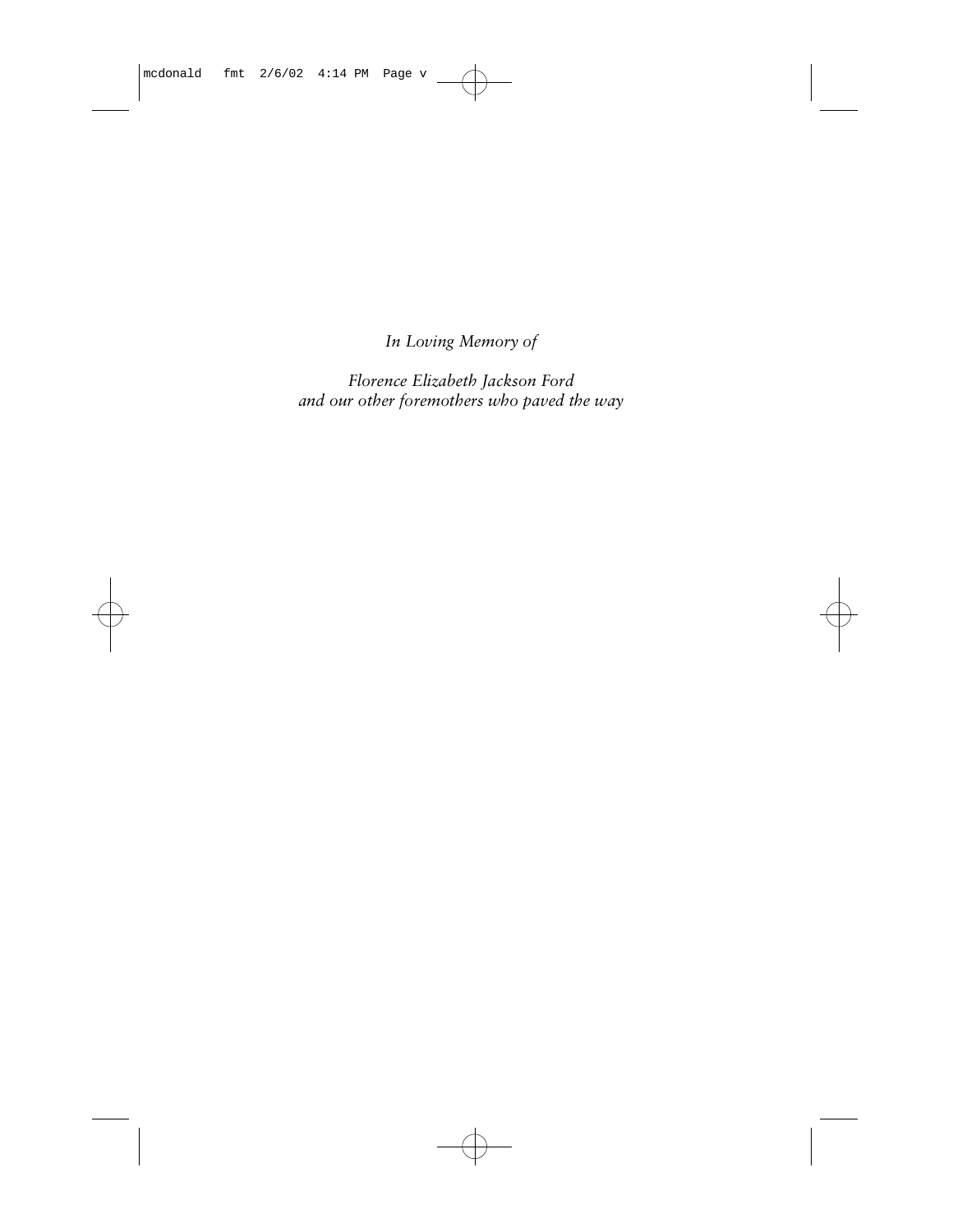$\begin{picture}(180,19) \put(0,0){\line(1,0){10}} \put(15,0){\line(1,0){10}} \put(15,0){\line(1,0){10}} \put(15,0){\line(1,0){10}} \put(15,0){\line(1,0){10}} \put(15,0){\line(1,0){10}} \put(15,0){\line(1,0){10}} \put(15,0){\line(1,0){10}} \put(15,0){\line(1,0){10}} \put(15,0){\line(1,0){10}} \put(15,0){\line(1,0){10}} \put(15,0){\line($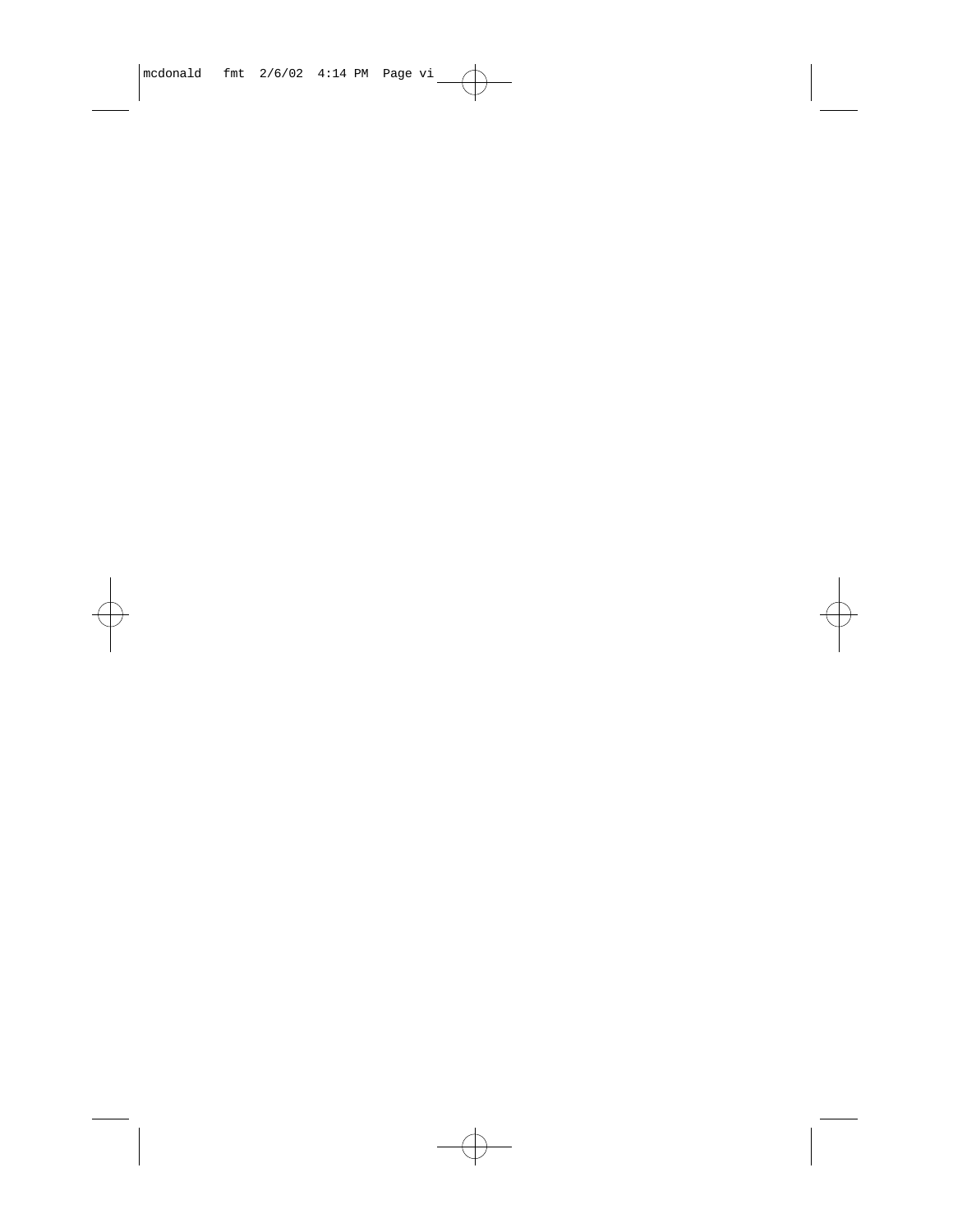# **CONTENTS**

| Foreword |                      |  |
|----------|----------------------|--|
|          | <b>KIM MARIE VAZ</b> |  |

A cknowledgments xix

Introduction 3 Trevy A. McDonald T. FORD-AHMED

I

# Sistuhs in the Ivory Tower: Experiences in the Academy

| 1 Giving The Sistuhs Their Due<br>The Lived Experiences of African-American Women In Academia<br><b>JANICE D. HAMLET</b>            | 11 |
|-------------------------------------------------------------------------------------------------------------------------------------|----|
| 2 Defining Essence in the Public Image of a Black Woman<br>The Lived Experiences of a Law Professor<br><b>KAREN STROTHER-JORDAN</b> | 27 |
| 3 Reclamation and Discoveries<br>An African-American Women's Historian's Efforts                                                    | 41 |

- *to Chronicle the Experiences of African-American Women Teachers in Nashville, Tennessee, 1942–1983* Sonya Ramsey
- 4 "A Chance of Double Lives" 53 *Phenomenological Study of Black Female Graduate Experience*  Priya Kapoor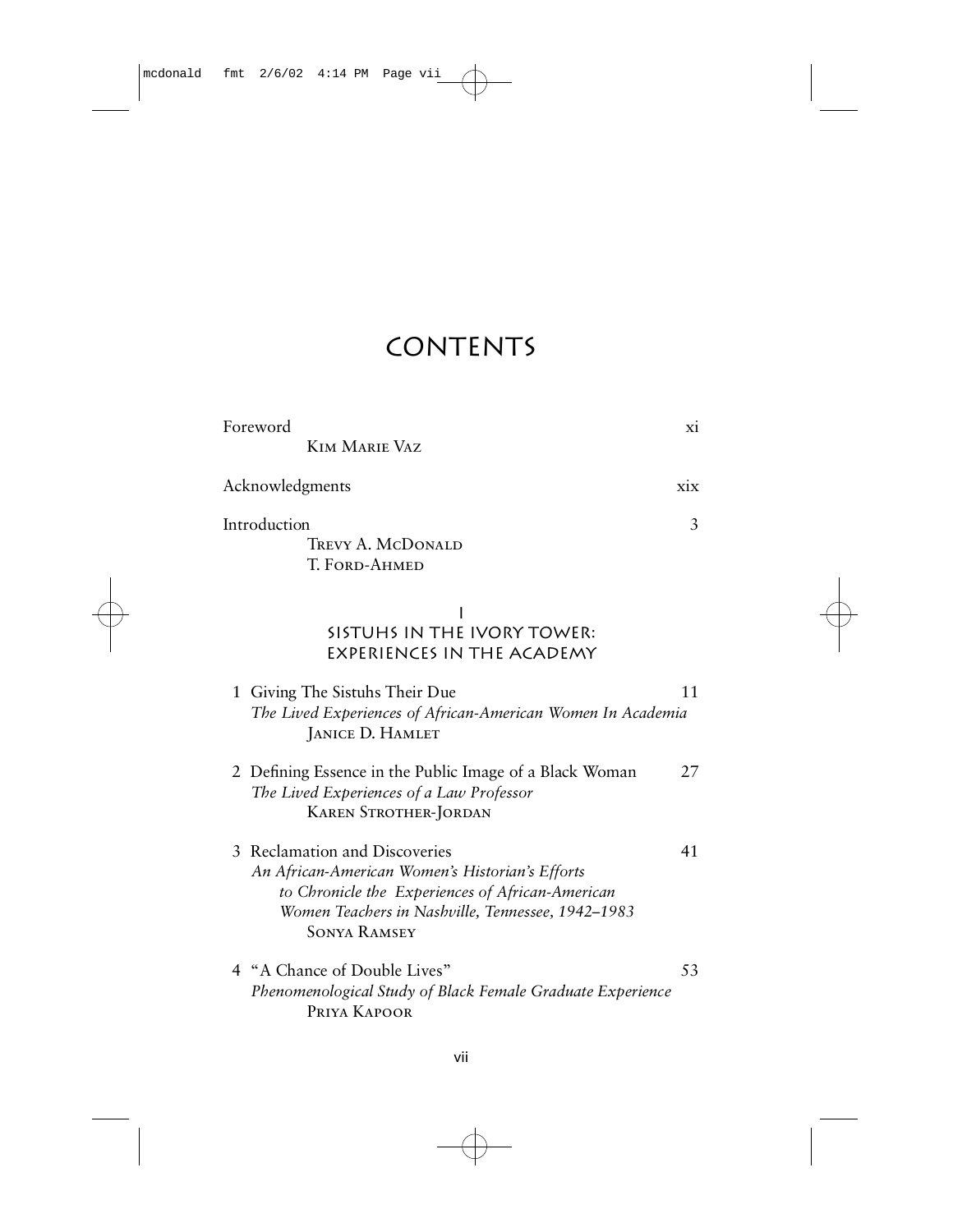viii Contents

| 5 Corporeal Explosions                                   | 71 |
|----------------------------------------------------------|----|
| The Lived Experiences of African-American Graduate Women |    |
| During an Explosive Week                                 |    |
| T. FORD-AHMED                                            |    |

### II

# Sistuhs breaking down barriers: black women experience corporate america

- 6 She Works Hard for Her Money 91 *The Experiences of African-American Women in the Workplace*  Pamela Y. Dykes
- 7 Metaphors for Negotiating Work and Family 113 *Black Professional Working Mothers' Dual Roles* **AUDREY CURTIS HANE**
- 8 "There's Always a Line of Separation" 133 *The Figuring of Race, Gender, and Class in the*  **Construction of Corporate Identities** Jeanne L. Porter

### III Sistuhs at the well: quenching our spiritual thirsts

9 Journeys in African-American Womanhood 145 *E m e rging Community-Oriented Spirituality*  **BRIGETTE ROUSON** 10 Aunt Hagar's Daughters 169 *Three Women in the Neo-Pentecostal Tradition* Deborah A. Austin 11 Of Grace and Glory 183 African-American Women Clergy and Their Sermons Vanessa Wynder Quainoo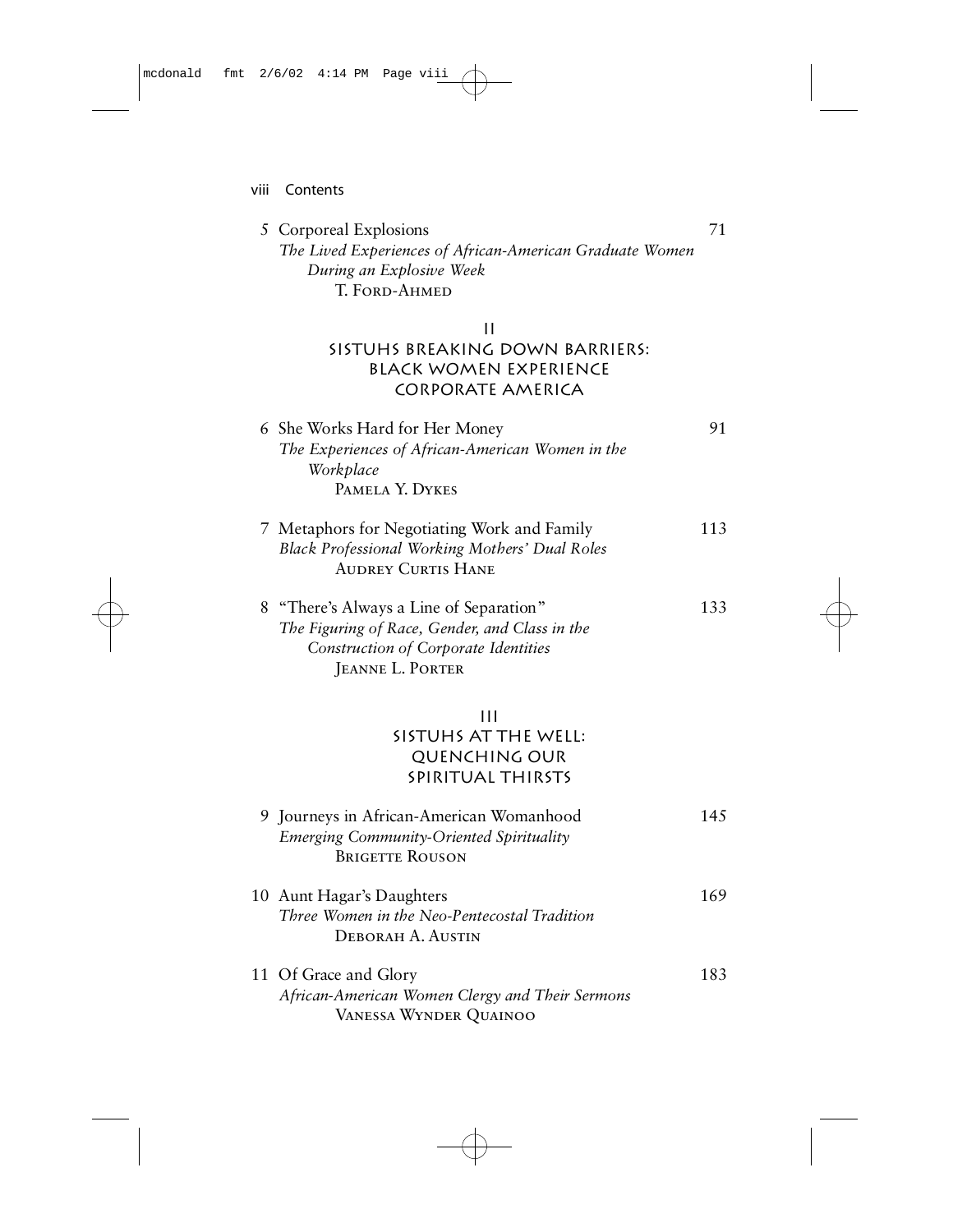mcdonald fmt 2/6/02 4:14 PM Page ix

Contents ix

## iV Sistuhs watching and reading: representations in mass media

# Section 1 sistuhs on television and in animated film

| 12 "The More They Change, the More They Remain   |     |
|--------------------------------------------------|-----|
| the Same"                                        | 197 |
| Representations of African-American Womanhood on |     |
| Living Single                                    |     |
| KATRINA E. BELL                                  |     |
|                                                  |     |

- 13 "Tired of the World According to Young Men's Machismo" 223 *Black Women's Reactions to Representations of* **Black Women in Music Videos** Trevy A. McDonald
- 14 Discourse on Disney 241 *Bibliographic References & Women Playing in the Life of* The Lion King Adwoa X. Muwzea

### Section 2 sistuhs reading: quiet struggles through literature

| 15 "Lead On With Light"                                  | 267 |
|----------------------------------------------------------|-----|
| A Phenomenology of Leadership As Seen in Gloria Naylor's |     |
| Mama Day                                                 |     |
| JEANNE L. PORTER                                         |     |
| 16 Lessons In Black Feminist Pedagogy                    | 279 |
| Ernest Gaines' A Lesson Before Dying and the             |     |
| Transformation of Pedagogy                               |     |

DORIS YAA DARTEY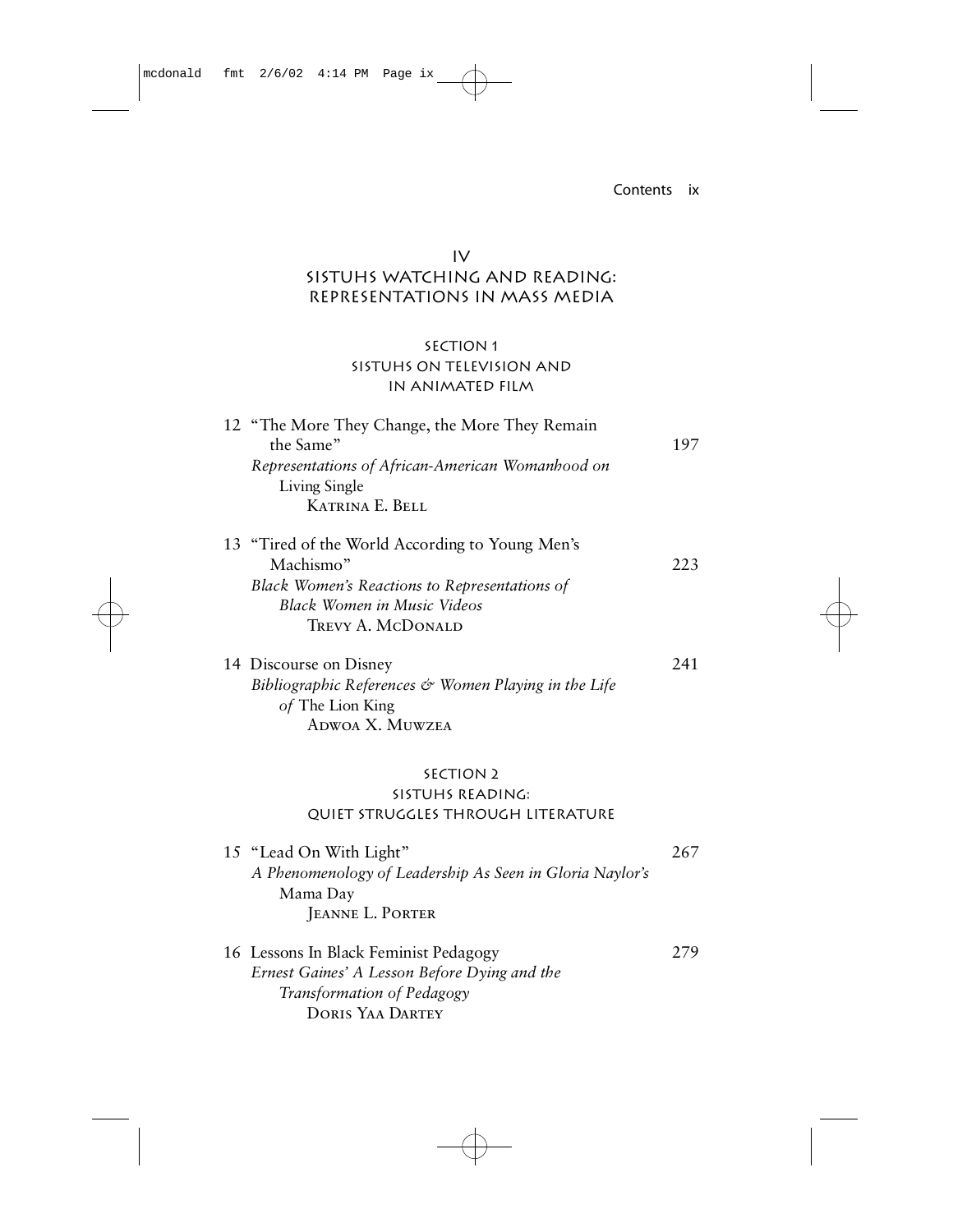x Contents

| 17 Self-Definition and Silence                   | 293 |
|--------------------------------------------------|-----|
| <b>Black Feminist Thoughts and August Wilson</b> |     |
| (Scattered thoughts for a work in progress)      |     |
| R. GOLDMAN VANDER                                |     |
| <b>Contributors</b>                              | 301 |

 $\text{Index}$   $307$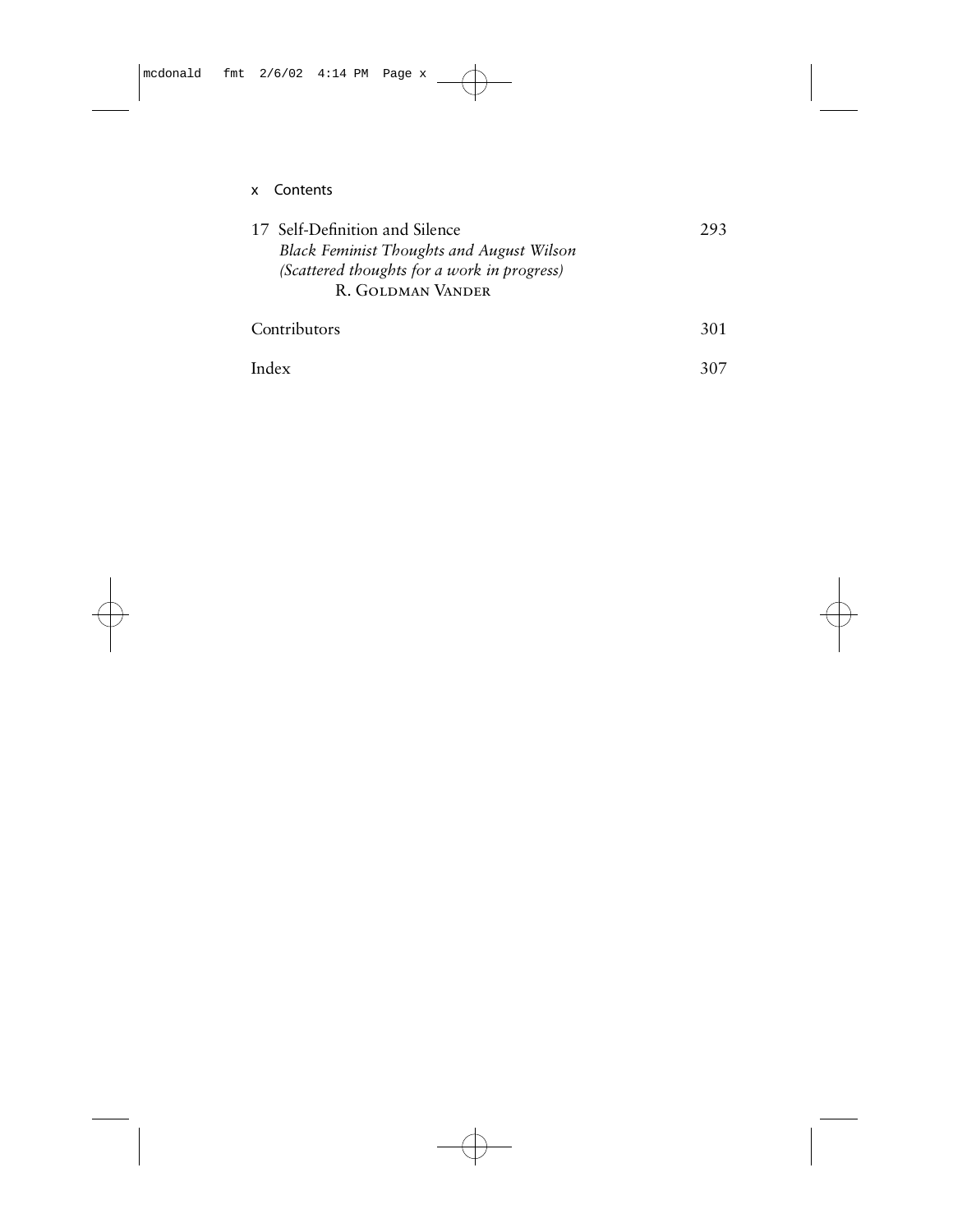# FOREWORD

# Kim Marie Vaz

It is with great pleasure that I recommend to the readers of this anthology the scholarship contained within. How black women literally and figuratively carve out space for themselves in a multiplicity of settings that seek to limit, constrain, and impose notions of their correct " place" is amply addressed in these well-researched writings. Grounding their scholarship in the lived experiences of black women, the challenges faced by black women and the contradictions that must be negotiated around issues of home, school, work, culture, and individual aspiration, these contributors present clear and lucid explorations of black women's subjectivities. A major plus of *Nature of a Sistuh* rests in its accessibility and relevance to the real lives of women. While reading this work, I could not help but recall my own recent experiences returning to the classroom as a student after having been a professor for several years. I enrolled in a number of graduate level counseling courses at the southern university where I teach. In the group therapy course I took, our instructor required that as part of our class we enact group therapy sessions for the balance of the semester. A quarter of the class was male and the rest were female and a quarter of the class was black. The majority of the class was white and the p rofessor was white and male. During one session as many were announcing that they had no race prejudice, a young white student said that, in fact, her family's maid was like "part of their family!" I chose not to let the remark go because I was tired of the way race seemed to be so absent from the consciousness of this set of students and so I challenged her on her assertion and she became visibly upset. The instructor came to her rescue and sought to dismiss my central concern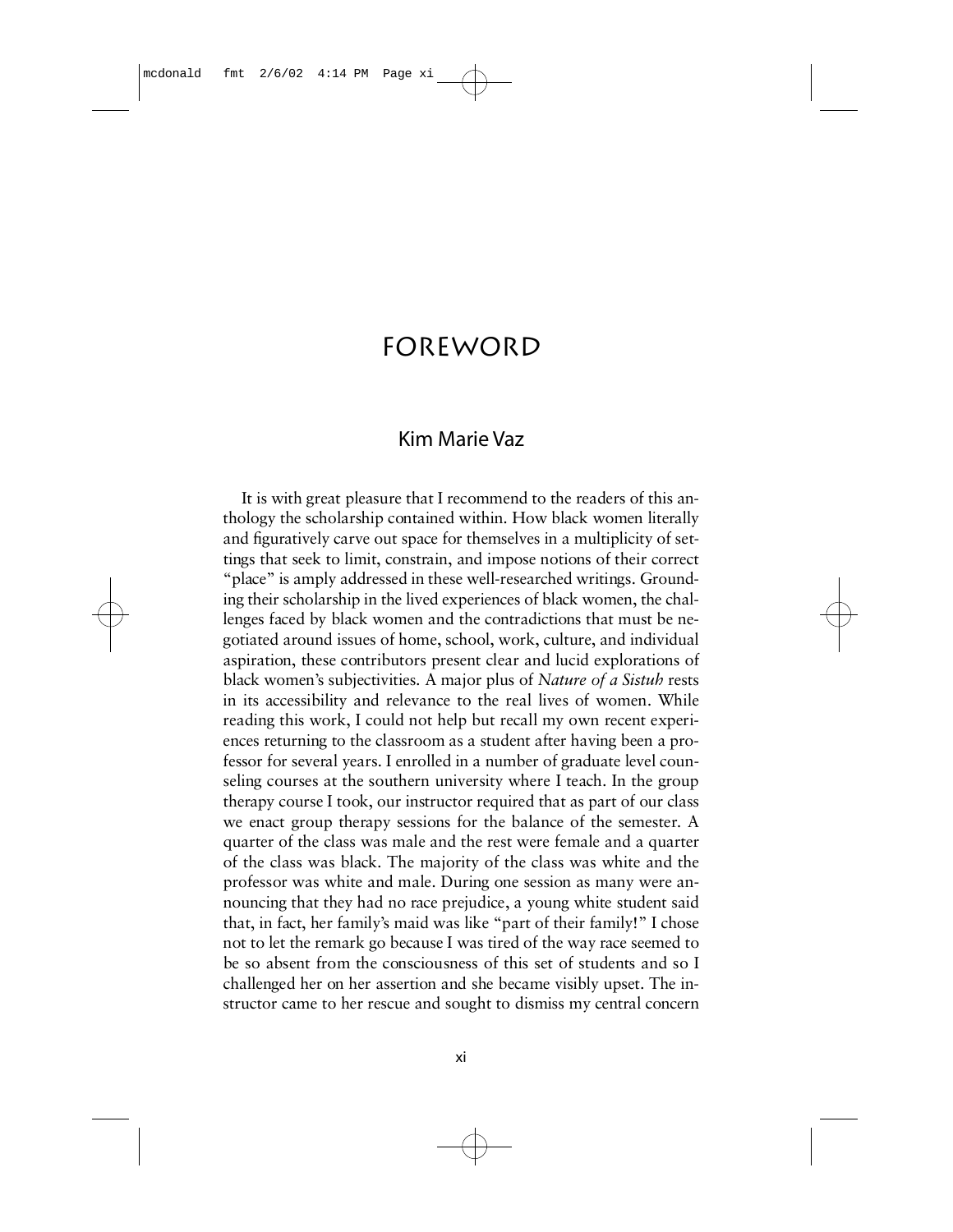### xii Foreword

with the student whom I shall call Kate. In attempting to get a handle on what was going on, the instructor first explored the possibility that I might not be "hearing" what Kate was saying and perhaps through misunderstanding of her point or possibly through some ghost from my past, I was responding to her in ways that promoted her spiral into anger. I experienced this response as benevolent, yet condescending. When the instructor discovered that I did "hear" Kate he then explored the possibility that I was being didactic and philosophical (which is a no-no in group therapy as "feelings" are privileged over intellect). He also suggested that since others had shared personal information about race, I was not appropriately participating because I was not personally invested in the issue at hand and not responding in ways that matched the others.

The issue of relevance for me and the one that I contested was the notion that an African American woman who is employed by a family *is* more of a member of the family than she is an employee. First, this is such an "old south" way of thinking that among African Americans and those white Americans who have the courage to look at race critically there is no explanation needed. For many white students in the south, the uncritical, accepting reasoning that they can do away with real life power imbalances by calling it something else (i.e., family) is very, very typical. When I say that "proximity to power" is not "power," I mean that any employee can not take the checkbook of the employer and sign checks as the employee sees fit without the permission of the employer. Ultimately, the actions of the employee are always under the control of the employer. The job and perks of the employee, *always* depend on the largesse of the employer. Certainly, bonds of affection exist among workers and employers, but it is clearly disadvantageous for any employee to believe that bonds of affection automatically erase real power imbalances. While I know many African Americans who would never contradict a white employer's statement that the African American is like family; I don't know a single African American so unsophisticated as to believe this illusion. As the Rastifarians might say they are merely "rendering unto Babylon what is Babylon's" African Americans, because of segregation, etc. use a mask (Paul Lawrence Dunbar, the famous African American poet wrote a poem entitled "We Wear the Masks") and dissemblance to function in white work settings. These ideas are so basic. How was it that this instructor who purported to examine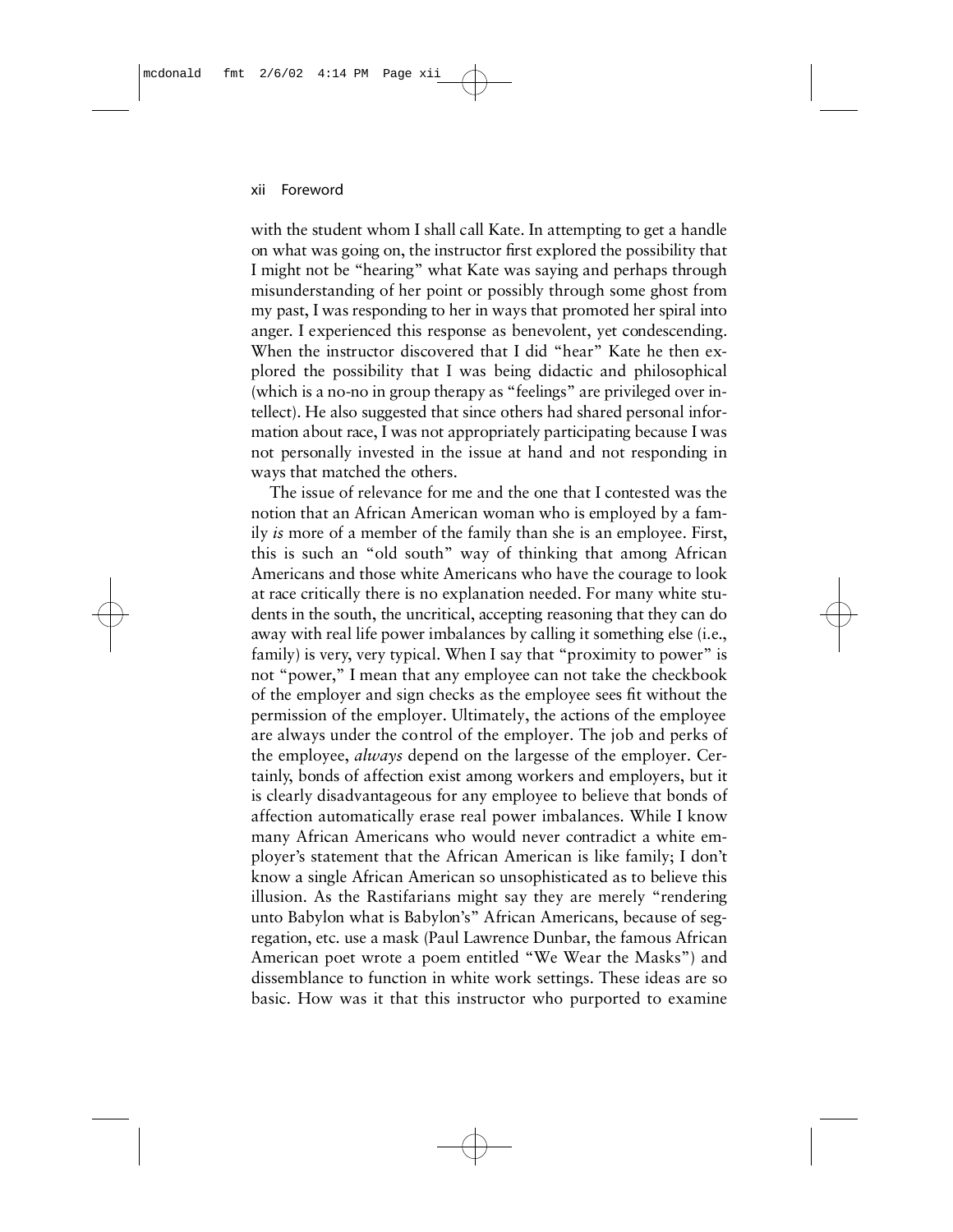#### Foreword xiii

"sexism in men's lives" did not extend the analysis to the interconnection with race?

In my defense of myself I told him that the way he *is* a white man is very different from being a black man. I was disappointed, but hardly surprised by his response. I wondered aloud "How he "treated" his African American clients — *did* he treat African American clients?"

If I appeared didactic, perhaps it is because he seemed so *oblivious*. Perhaps my didacticism was brought on by a fairly typical response of whites who do not think critically about race. The typical response is "the more I explain, the more *they* seem not to understand." The reason he did not understand is that it does require another way of looking at life. It meant realizing that other ways of looking at life exist and that as a white-skinned person he had privileges that *allowed him not to understand*. A few years ago, I attended a conference in India. When I got off the plane and met my party, polite as they were, they said that they were expecting "an American." American is a euphemism for white. Toni Morrison, the African-American Nobel Prize winner for literature, has pointed out that immigrants to the U.S. very quickly learn to increase their status and become "American" by absorbing the practice of looking down on African Americans. The point to be made here is that before they leave home, they have the idea that America means whiteness even as it means wealth.

In the journals we had to keep in this class, I wrote there is never a time when whites say that their white maids "are like family." And if they do, the meaning would be completely different. The idea that blacks are "part of the family" stems from slave owners' justifications to Northern abolitionists that the Africans they enslaved were their "children." What made Kate's statement so naive and the implications for her continuing this naivete so problematic is that she was perpetuating racism. Warm loving bonds between the races are all fine and well, but notice, Kate said that the maid was part of *her* family. There is no indication of reciprocity. I have never heard white people say, that they are part of the *maid's* family! The imperialism implicit in the statement that the maid is part of the family, should be "critiqued" as sustaining white privilege. A delicious quote by Elizabeth Spelman, a white woman who does think critically about race, conveys the flavor in my point. In speaking of the one-way direction of integration, that is of whites inviting blacks to join "their" institu-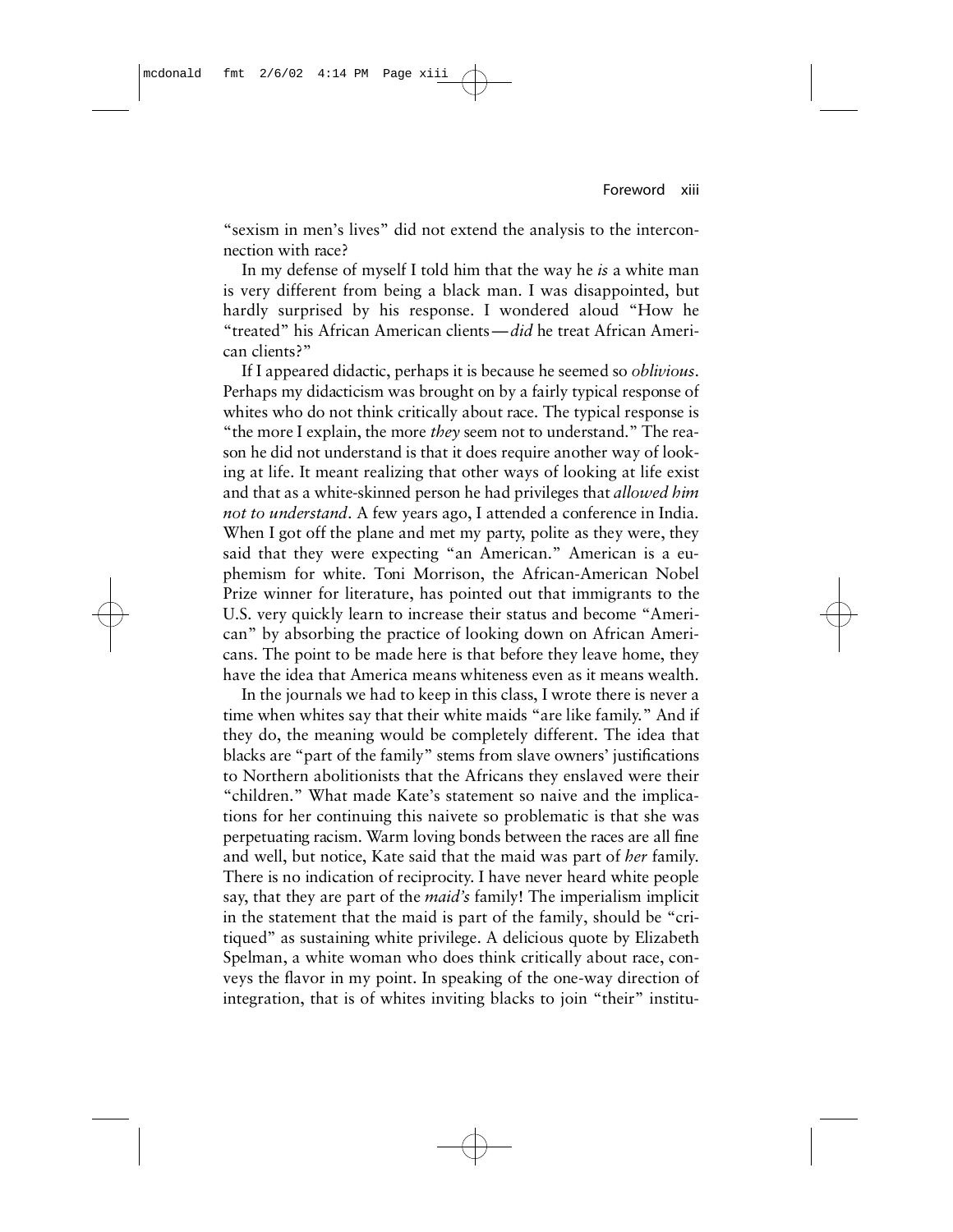### xiv Foreword

tions, she says, "How lovely: the many turn out to be one, and the one that they are is me." The narcissistic condition that characterizes white supremacy is that blacks are part of whites —not recognized as separate people with their own responses, desires, and concerns.

What was particularly appalling to me, was not the lack of awareness about white privilege—ignorance was not the problem. The problem was the class's *dis*interest in even examining how racism shapes their lives as whites—what being raced makes them think or not think about, and feel or not feel, but even the way one reacts is shaped in part by race. That those students were going to become guidance counselors in schools, where they will invariably come across African-American students, was alarming to me, because of this disinterest.

When the professor suggested that the issue was not "personal," for me, he overlooked the way I began the whole thread, on a personal note—relaying that I had been an employee at that institution and others and had personally witnessed institutionalized discrimination and further on, I disclosed that my grandmother had been a maid. It was from the position of the "family" of the maid that I spoke. While I did not believe that my position represented the whole of AfraAmerica, yet, it was a perspective not unique to myself. I was usually on my own in raising issues of race in these classes, but in this case, the one black male student supported me by saying to the class that he knew exactly what I was talking about —he needed no explanation —he *understood* implicitly. It is racism *and* sexism *and* classism that forces blacks to have this understanding. After my personal disclosures, I wondered why the professor had no questions for me, such as "what has it been like for me to be one of three African-American women in a predominately white group." "How did I feel after disclosing my experiences and asking people to look at things differently only to be met with defenses such as theirs?" Finally, there was the issue for me of "why" the professor asked me if *I* "heard" Kate and not vice versa. "Why" was he not just as concerned about whether Kate was "hearing" me? "Why" was he concerned about her feelings—how she was feeling right then and not how *I was* feeling. I concluded that if he could define me as being pedantic, then he can *assume* that I had no feelings, which he did. In his assuming such a thing, he could side-step the issue of race and "open" it up to the group to see how they were feeling (certainly a legitimate direction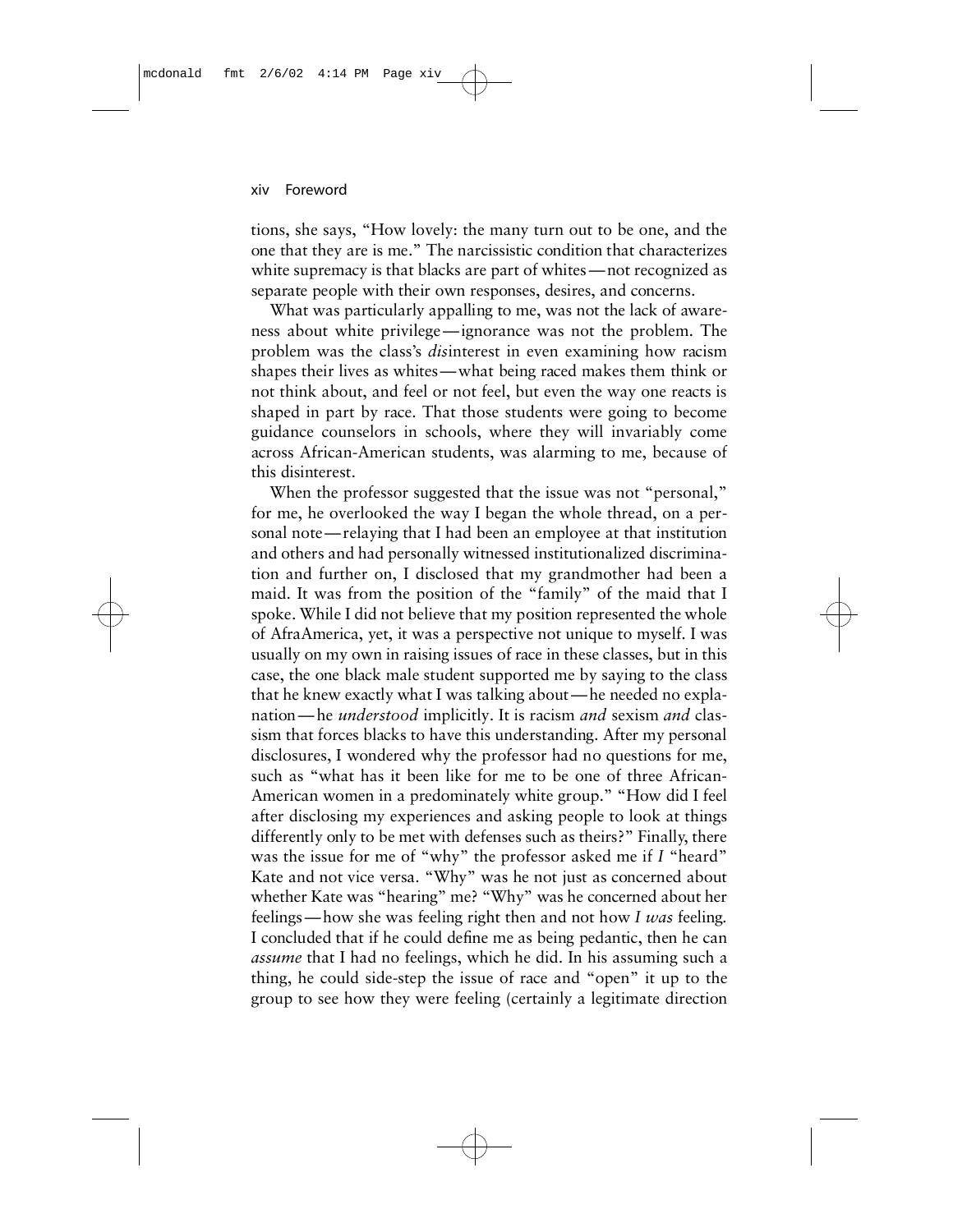#### Foreword xv

for a leader to take, but then it also allows for hiking on more familiar paths). There is a metadiscourse about white womanhood in relationship to black womanhood— that one is valued more, that one is to be *protected* more, but that would be an issue for another discussion we would never have.

I missed one class session, hence group therapy practice and was informed (by a black student) later that one of the young white female group members discussed how comfortable they were without me there. When I returned the following week, the other group members felt I should be informed but they did not reveal who said it. It just so happened that I had to bring my ten-year-old daughter to class who then witnessed what became a session wherein I was to be "called" upon by a "confrontational" approach to dealing with racial issues.

Prior to that semester, I had taken classes with this cohort of young women and in each class, I did address the way race, gender, and class would inform the issues the professors raised. During one class break, one woman from this group whom I'll call Rose, approached me and said: "In my family we call everybody the police of this, the police of that; you then are the multicultural police. Tell me, do black babies have the same kind of belly buttons as do white babies?" I was not retiring (I was not outrageous either) in my response and she and her cohort left "red-faced." This same student was the one who decided I made the group unsafe for her.

When the group raised this issue, I told them I was not unfamiliar with the discomfort of young white women whose racism I had exposed and so it did not bother me that they felt that I was not approachable. The instructor and the white students thought I could " improve" my approachability by listening to what they had to say. One young woman said that she could learn a lot from me about race, but she had learned not to ask me any questions because of my response to Rose. She felt comfortable with the other black women in the class, but not me. I told her that I was perfectly okay with that and encouraged her to look where she was comfortable. Well my lack of concern with modifying my own behavior to accommodate white racism was unacceptable to them and then a scenario re-inscribing racial scripts unfolded.

The instructor suggested that I did *violence* to the question asker by my self-protective response and that my choice to protect myself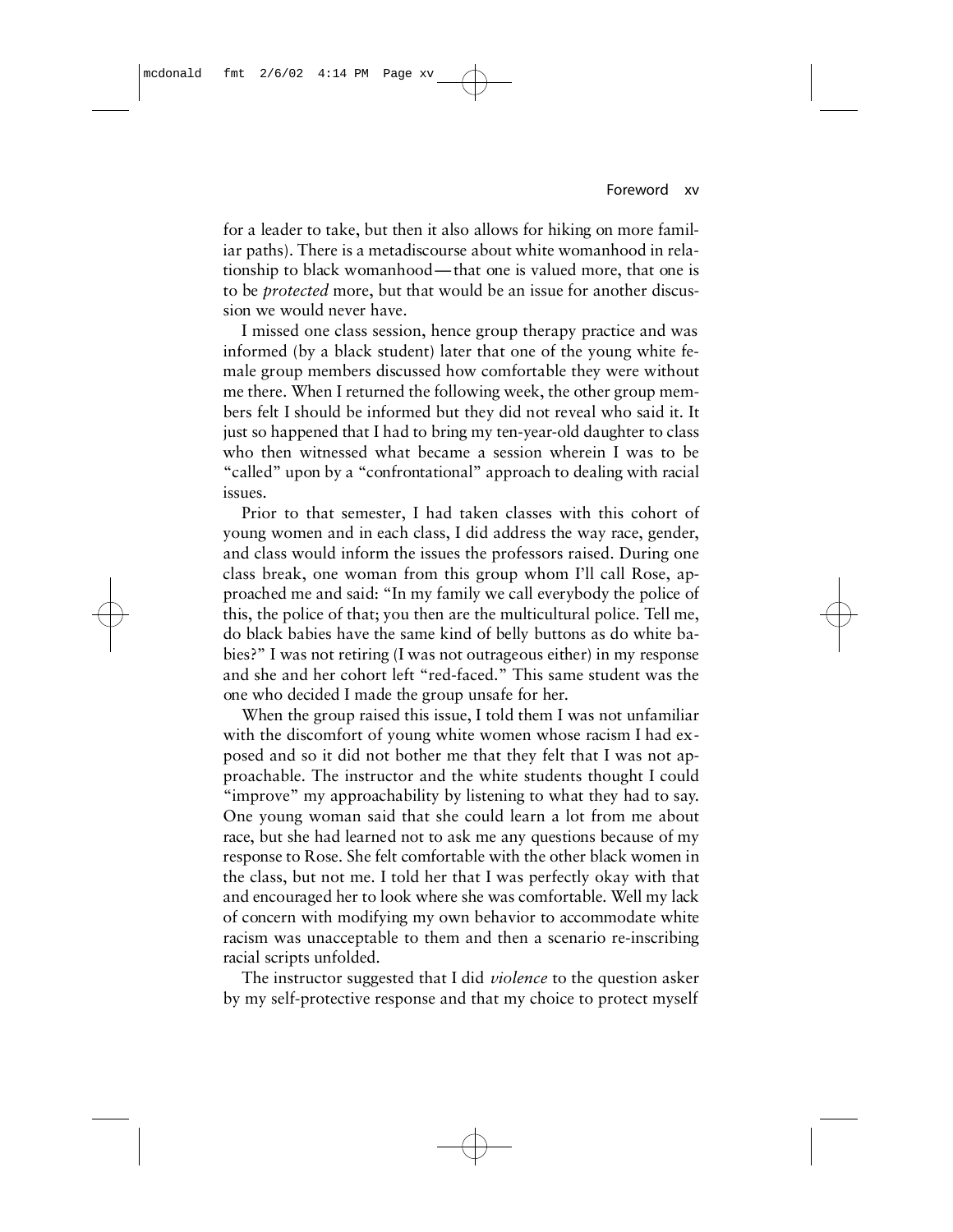### xvi Foreword

was none other than a rigid defense mechanism, hence pathological and in need of change. The instructor's handling of that group left me feeling re-victimized and violated by his characterization of my c onscious decision to not engage with individuals who first clearly disrespect not only the work that I do, but second who raise a question that is tantamount to asking whether black people are human. I was appalled by the instructor's minimization of the significance of the belly-button question and his conscious inattention to the confrontational thus inherently violent manner in which the question was poised— "Kim, you are the multicultural police." He was clearly more comfortable and more practiced seeing me as being violent than to see and explore the attack itself and the racist institutions that allowed a young white woman to think it is perfectly okay to proceed in the way she did. That my reaction is a viable, and understandable one was recast by the professor as doing violence to a flippant person. How he decided that our encounter was "violent," I do not know, we did not physically touch each other, nor were voices raised.

I pointed out to the group that when there was slavery, the medical community described the enslaved people who ran away from their masters as suffering from a psychopathology called drapetomania. Drapetomania was defined by S. A. Cartwright, a southern physician in the mid-1800s as "the insane desire to run away—because sane Negroes were like children whose biology compelled them to love those in authority over them." The legacy of drapetomania could be seen in the group therapy interaction. That I did not feel compelled to interact with people who disrespect me was seen as problematic—the message was that "I" must change, not society. I maintained that such so-called rigid defenses are necessary coping devices that African Americans use because we live in a racist society. It is those in power (such as teachers and psychologists) who define our learned reactions to racism as pathology.

The whole evening, upon reflection, felt like a severe violation that had no real meaning for me in terms of learning—it felt purely gratuitous. The only redeeming value in the evening was that it provided an opportunity for my daughter to witness and learn a lesson that she would never gain simply by my telling her about racism. Her observations and conclusions about the entire evening went like this: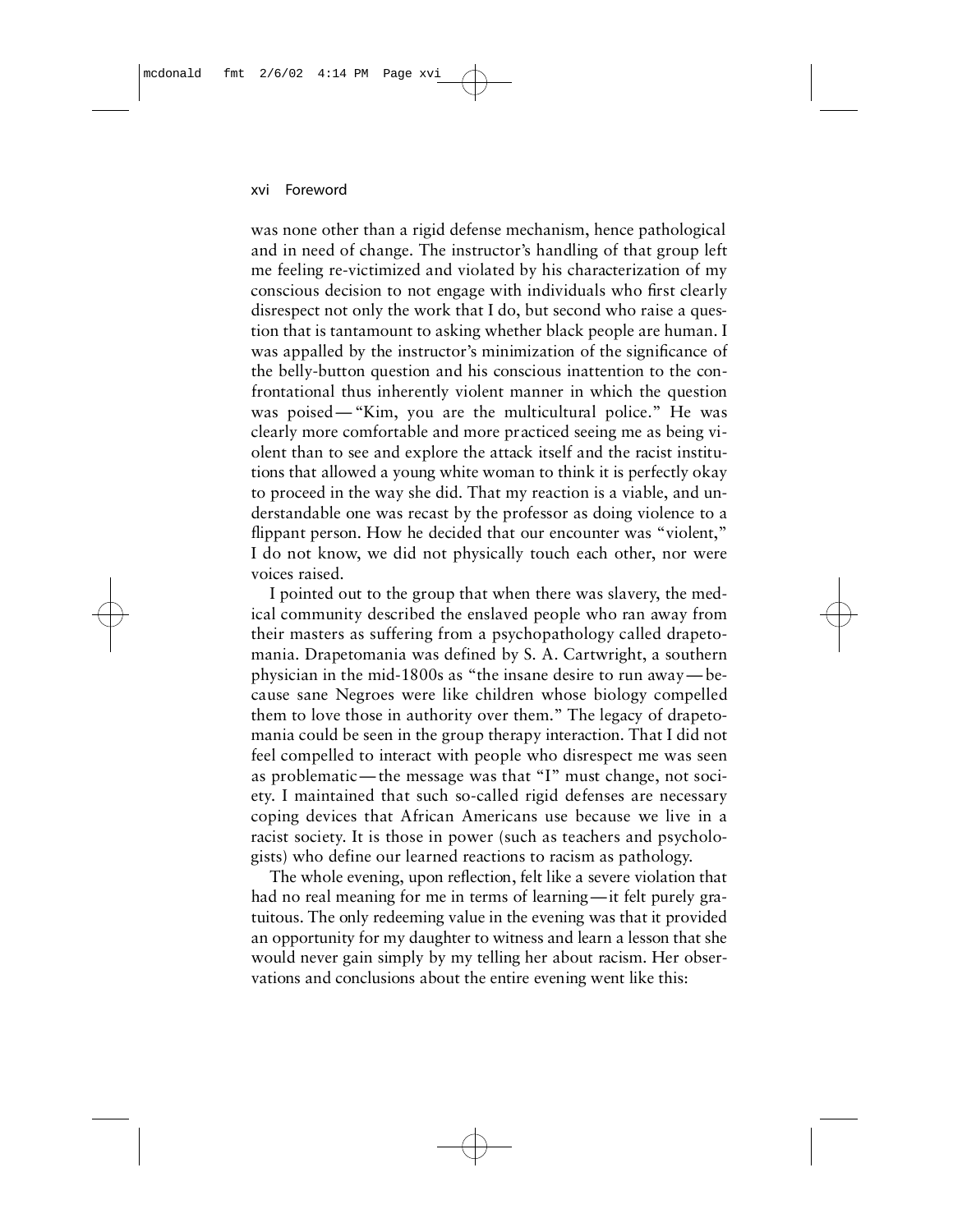### Foreword xvii

You know that lady who kept telling you you were closing the door to communication, well she is the only one who controls her door. She has the key. While we were coming home, I thought about this song: "Can't nobody take my pride. Can't nobody hold me back." That lady locked the door to communication and she is the only one who can open it. They were trying to blame you but sometimes people blame others because they feel weak. Today at school there was a boy who stole candy and then tried to blame another boy. He was blaming that other boy because he was too weak to take responsibility for what he did. I don't want to be mean, mom, but your teacher missed the point.

Perhaps I seemed overly strident to those who would have liked me to appear or act "approachable" and to be *really concerned* about why I am seen as intimidating and making group trust difficult for them. But real communication for me can not proceed on the basis of my being seen as engaging in mutual violence and where I am characterized as in need of change and the system and those acting out the system's mind set are allowed to get off the hook. What I learned in that class is that in multi-racial group settings, group therapists ideally should have some knowledge about issues of race and gender. Without such an awareness these future therapists merely reinforce and re-enact society's racial scripts and actually harm the very individuals they are charged with assisting.

If one does not know what the racial and gender scripts are that shape and mold how multi-racial groups work, the real issue underlying the whole issue of my absence could be missed. What happened when I was out that week had little to do with whether I personally " attacked" Kate (they brought this up again), that was the symptom, it was not the cause. The real issue was Rose's inability to deal with and face her own racist attitudes. (She never uttered a word during that whole evening.) That the matter was brought up in my absence was significant, because the issue really was not about me. There is a parallel of what happened in class around this issue and how history has dictated the race relationships in this country. The incident in Rosewood, Florida began when a married white woman who had affairs with white men while her husband was at work, cried rape and that it was a black man who did it. Now, all the white men knew that this woman was unfaithful to her husband, but the white men formed themselves into a lynch mob and proceeded to find the black man

mcdonald fmt 2/6/02 4:14 PM Page xvii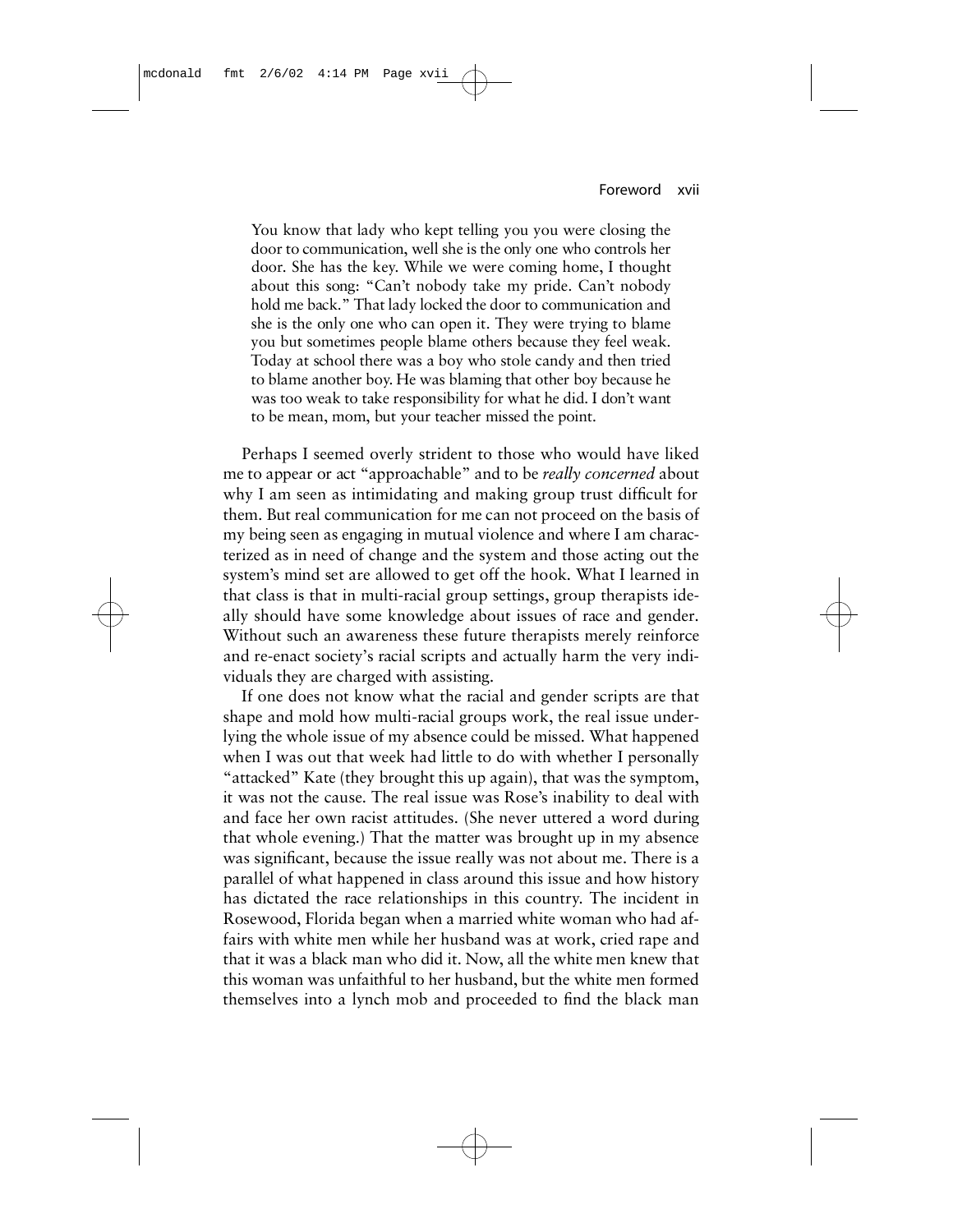### xviii Foreword

who supposedly raped her. The white husband knew on some level that his wife was unfaithful, but could never bring himself to accept this until many black people had been lynched, shot, or run out of town. Rosewood literally ceased to be listed on the map for over 50 years. The student, Rose had re-enacted this type of psychodynamic by her assertion and then retreat into silence, for she let the lynch mob loose.

I told them that I felt like there was a public lynching afoot and I was to be the one hung because certain people could not deal with their own issues and it seemed easier to try and silence me and bring my behavior in line with what made them comfortable than to "own" the real issue of white racism. I told them that they had a great challenge ahead of them and the potential to do much damage. I e-mailed my colleague<sup>1</sup> who had already discussed some of these issues. I told her I had just completed my final for this course and asked her what grade was lower than an "F." She responded that "I'm not sure. Perhaps being arrested for belligerent student attitude in the face of a hostile climate? How would one indicate that on a transcript?"

*Nature of a Sistuh* explores the manner in which black women widen the imposed interstices not only in the academy but also in the spheres of the media, religion, and corporations. The editors and contributors have used their scholarly voices to, in Priya Kapoor's words, " question the whole kit and caboodle." I am certain that any reader will be able to add her or his own story to their tapestry and gain some new tools for continuing the much needed womanist activism in his or her own personal and political arena.

<sup>1.</sup> Many thanks to my colleague, Carolyn DiPalma for processing this class experience with me and for the Elizabeth Spelman reference.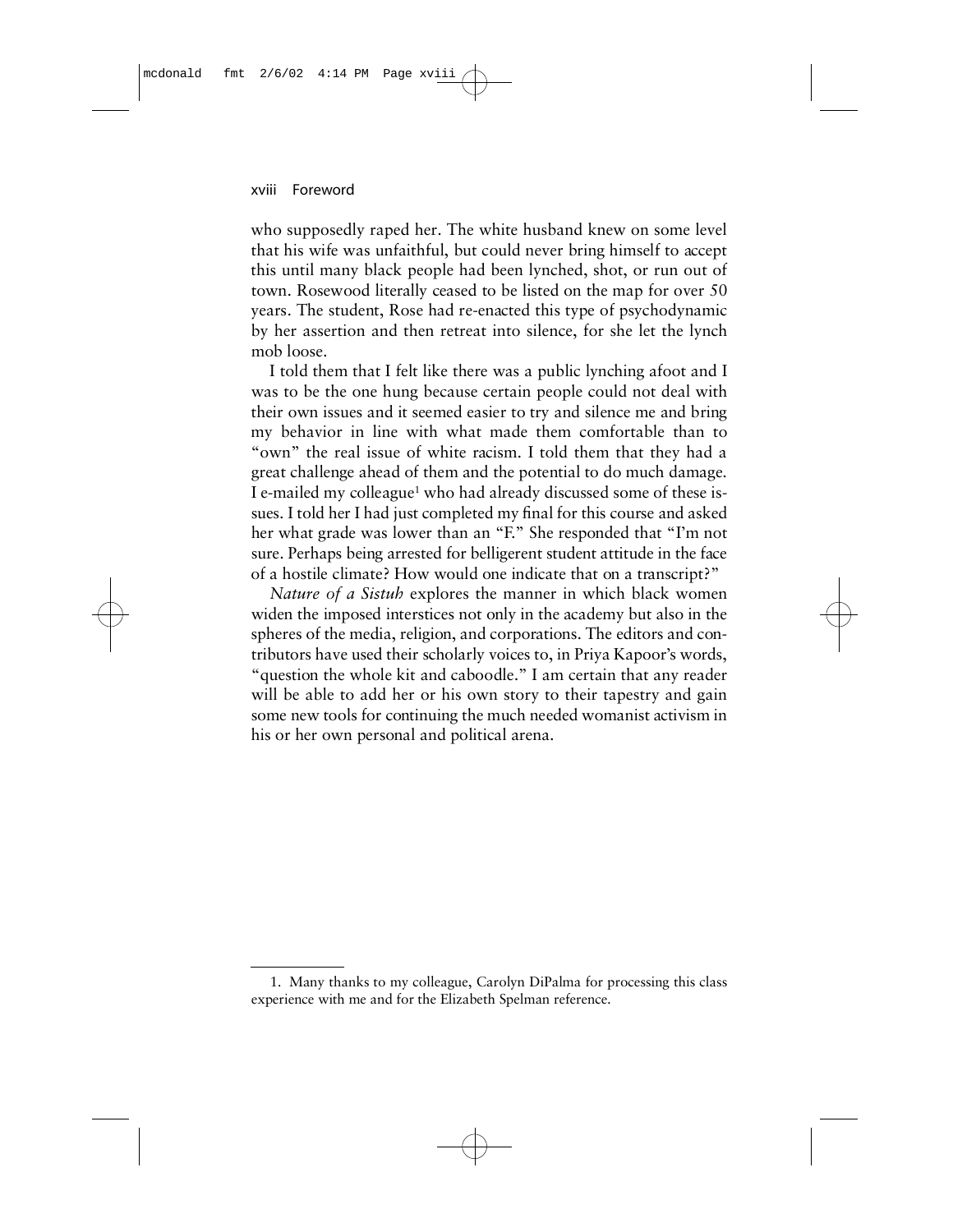# Acknowledgments

We are extremely pleased that after much careful thought and planning *Nature of a Sistuh* is finally a completed project which can now be shared with many. We would first like to congratulate each c ontributor and thank her for her patience, dedication, commitment and passion to this anthology. We would also like to thank Kathy Kay at Carolina Academic Press for her continued patience and support.

Trevy A. McDonald would like to thank her colleagues at North Carolina Central University for their support and encouragement as well as Erik Turner for proofreading. She would additionally like to thank her mentors Dr. Anne M. Johnston at UNC-Chapel Hill and Dr. Wendell Beane at UW Oshkosh for their guidance in her development as a scholar.

T. Ford-Ahmed wishes to acknowledge, with grateful thanks, the support and continuing guidance provided by Barbara J. Oden, and her graduate school mentor Dr. Jenny L. Nelson.

Most of all, the editors wish to thank those women who shared their lived experiences with each of the contributors. For it is through the sharing of these lived experiences that other Black women in academia, corporate America, religious institutions, mass media and other walks of life may be uplifted, inspired, and empowered.

> Trevy A. McDonald and T. Ford-Ahmed Spring 1998